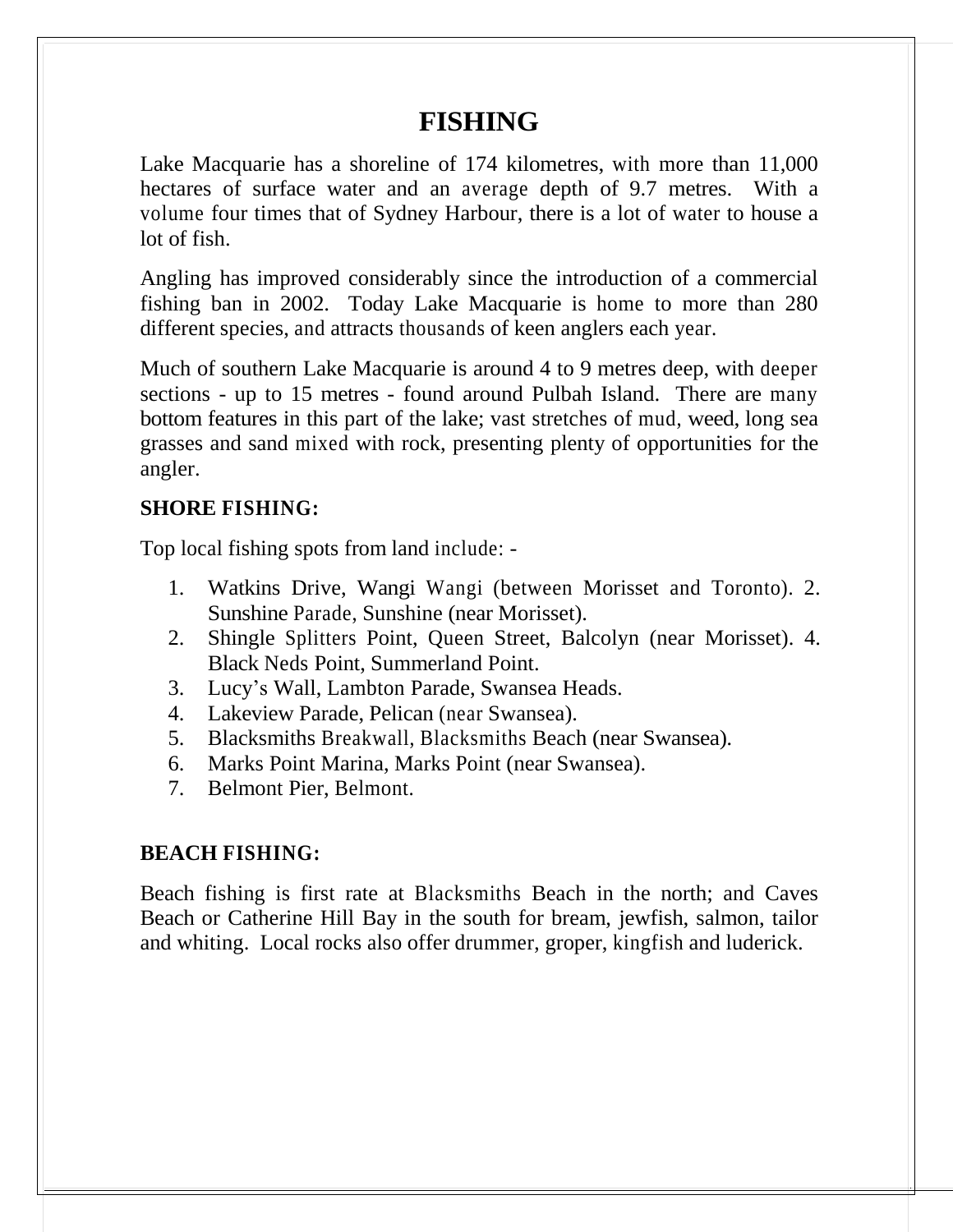# **BOAT FISHING:**

Boat fishing is good in most areas of the lake. These include: -

10. Chain Valley Bay (Mannering Park).

Chain Valley Bay has banks fringed by mangroves and sea grasses. Trolling a deep-diving lure has accounted for many large flathead and increasing numbers of good sized tailor. For those using a lure, set it one to two metres from the bottom. As there is little tidal pull here weed fouling should not be a problem. For those using bait, try the isolated danger marks, which present special opportunities. Vales Point Power Station attracts some unusual fish usually associated with warmer northern waters, including cobia, mackerel, mangrove jacks and queenfish. Black Neds Point is also worth a try, spinning for flathead and bream along the edges, which drop off quite sharply. Other species found here include flounder and garfish.

11. Wyee Bay.

Wyee Bay and Wyee Point regularly turn up bream to 30cm, which are often in the shallows when it is dark.

12. Bardens Bay.

Bushland fringes the lake here, but there is enough shoreline structure to keep lure and bait anglers happy. There are sandy banks, small inlet creeks, drains and canals all with deeper gutters that run out of them. Some nice flathead have been caught here.

13. Dora Creek.

Dora Creek is clear, still water with little tidal run, and holds large flathead, bream and the occasional jewfish. A lot of crabs enter Dora Creek from August to April. By the Eraring Power Station the water gets dramatically warmer, and is a great place for winter fishing for summer species, with flathead, whiting and crabs remaining long after summer. During summer, the area thrives with bream, flathead, jewfish and large long tom. There are restrictions for boat traffic, and signs should display the distance you are to stay from each area. Nearby Bonnells Bay is good for drifting for flathead and flounder.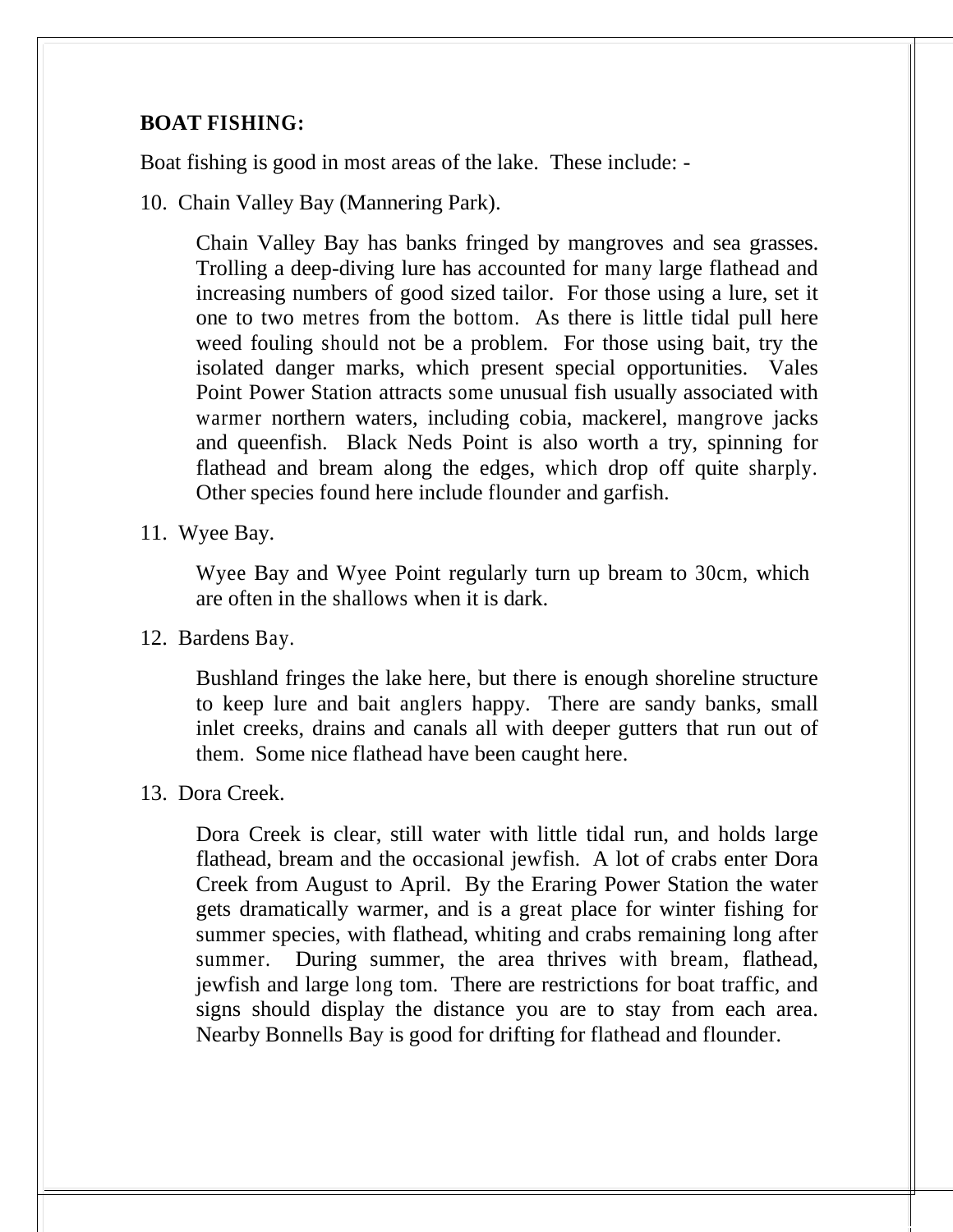14. Between Pt. Wolstoncroft and Pulbah Island.

Pt. Wolstoncroft is a sport and recreational area not open to vehicles, but accessible by boat. It is a sandy area, and a great place to picnic, swim and fish. Flathead and whiting roam around here. The waters deepen around Pulbah Island, with sections up to 15 metres.

15. Between the bridge and channel at Swansea.

The drop-off between the channel markers and the sand islands that border the Swansea channel average 8 to 10 metres, and are excellent for flathead. Due to the tidal influence, drifting baits from the shallow waters over the drop-off can also produce results on an incoming tide.

16. Where Swansea channel meets the lake.

North of the sand islands, and at the end of the channel markers this area is best fished on an incoming tide, which stirs up the sandbars bringing in baitfish and their predators. The most popular method of fishing here is to anchor a few metres from the drop-off, cast into the wash, and let the bait or lure drift into deeper water. Note - this is a popular location for boat anglers and can get overcrowded.

17. Marks Point Marina.

Around the moorings the water is shallow over sea grass, and quality bream and blackfish haunt the area, sheltered under the moored craft. Nearby Belmont Bay is good for bream, flathead, mullaway, snapper and tailor. Two good fish haunts here are a wrecked yacht and sunken barge, however you will need a sounder to locate them.

18. Artificial Reefs.

There are six artificial reefs located between Murrays Beach/Swansea and Pulbah Island/Wangi Wangi Point. Co-ordinates are available on the NSW Dept Primary Industries website at [www.dpi.nsw.gov.au.](http://www.dpi.nsw.gov.au/)

**BAIT:** The best baits in Lake Macquarie are live or frozen poddy mullet, fresh mullet strips, bloodworms and tubeworms.

**LURES:** Many of the locals use soft plastics

**BURLEY:**Many of the locals use chicken pellets mixed with tuna oil, or chicken pellets mixed with sand and bread.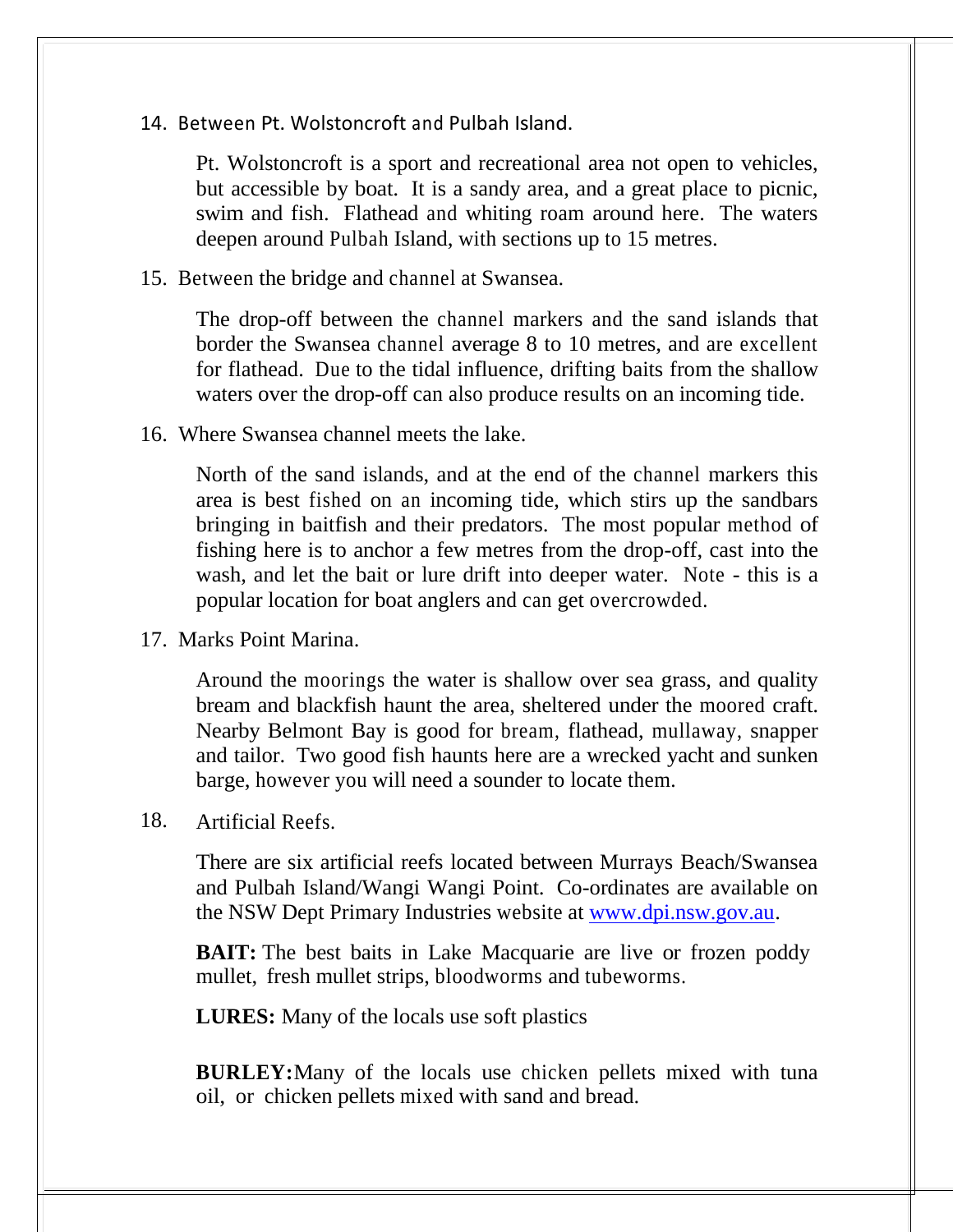## **FISH SPECIES:**

#### Flathead

The months from October until April are best. Average size is over a kilo, but three kilos or more is not uncommon. Locals tend to use 100mm soft plastic lures.

# Tailor

Autumn and winter are best. The larger Tailor (2 to 3 kilos) are more prevalent around Pulbah Island. Locals either troll with cord handlines, or use diving minnows or metal lures.

#### Bream

Year round, but spring and summer is best. Fish a kilo or so are frequently caught, with larger bream (1.5 to 2 kilos) not uncommon. Locals cast lures from rocky shorelines or sink bait deep.

#### Whiting

Year round, but November to April is best. Locals use bloodworms, beachworms and live nippers; but pipis, prawns and soldier crabs can also be effective.

### Blue Swimmer Crabs

The months from August to April are best. Blue Swimmer Crabs are plentiful in any areas with deeper water within the lake, or close to the warm water outlets of the power stations. Mullet is regarded as the best bait in witches hats, hoop nets or dilly pots. Fully enclosed traps are not permitted in the lake, and any sort of crab trap cannot be left unattended overnight.

### Other species

Luderick during the cooler months. Use weed or cabbage. Silver Trevally during autumn and early winter. Same as bream. Jewfish during autumn. Use squid or soft plastic lures. Kingfish during autumn. Use squid or soft plastic lures. Snapper during autumn. Use squid or soft plastic lures.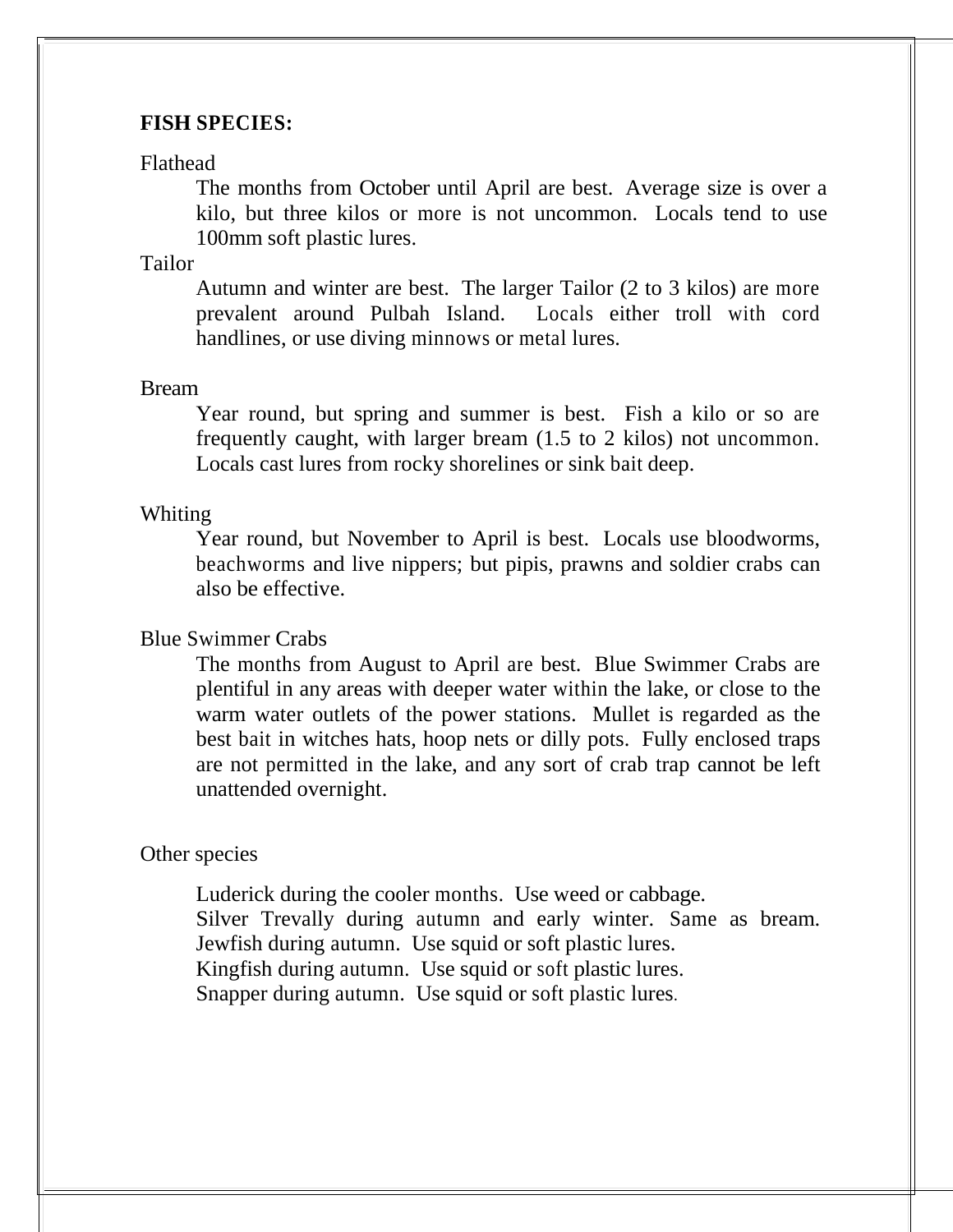# **ADDITIONAL NOTES:**

Due to its warm water, Lake Macquarie is home to the blue-ringed octopus, so if prawning at night it is recommended you wear shoes that cover the whole foot. Some parts of the shoreline are also infested with razor fish, which have a sharp shell that can cut deep.

Sharks are also seen in the deeper areas of the lake, including whaler sharks, bull sharks and hammerheads up to 3 metres in length.

There is a ban on night fishing around power station outlets on Lake Macquarie from May 1 to August 1, between the hours of 6.00pm to 6.00am each year to help protect juvenile fish which gather around the station warmwater discharge. Fisheries officers regularly conduct patrols.

Please note fishing licenses are required.

These can be purchased

Visit [www.fisheries.nsw.gov.au](http://www.fisheries.nsw.gov.au/) for more information.